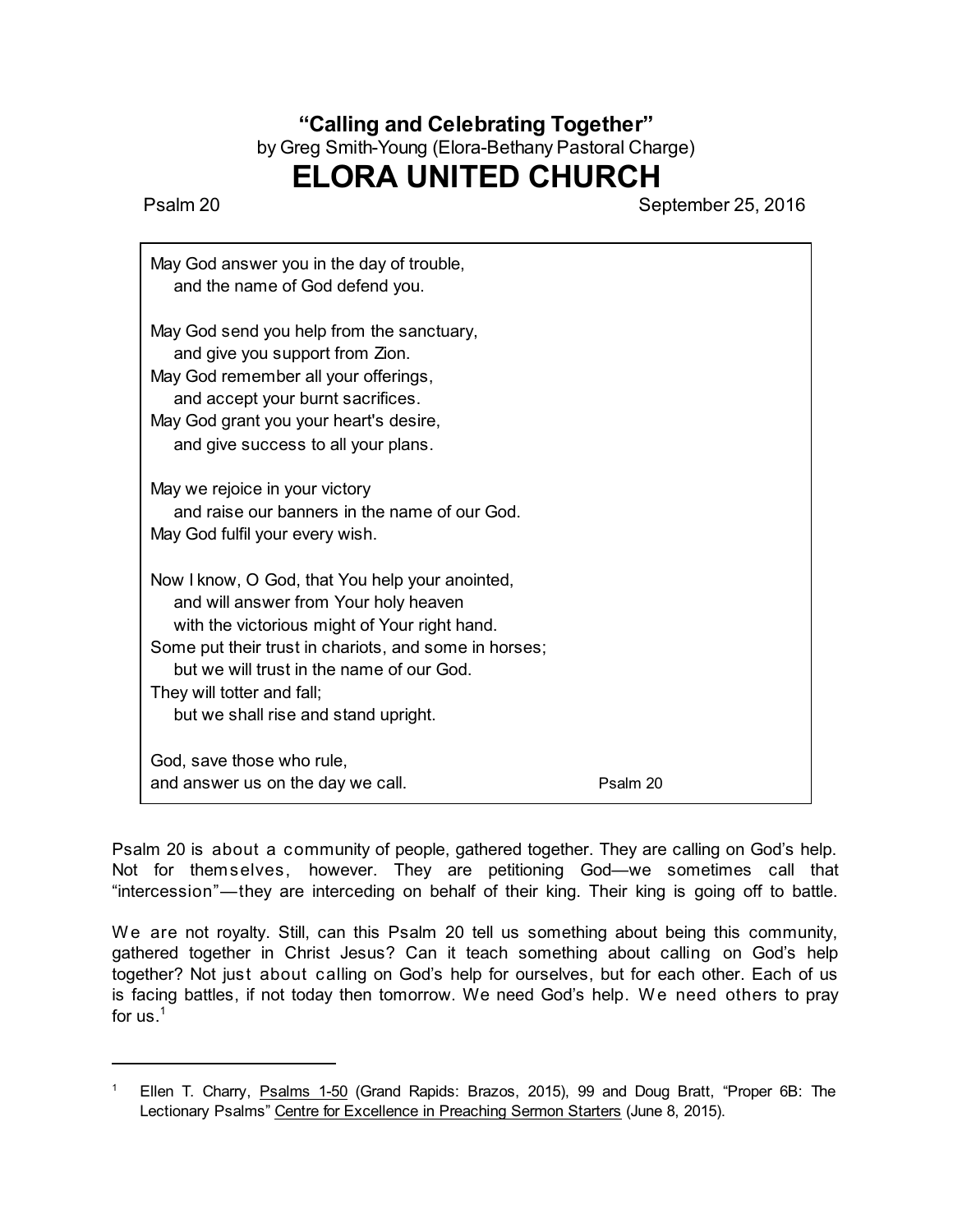## *May God answer you in the day of trouble.*

You are having a day of trouble. You cry out to God. We cry out with you.

Our prayers are preludes to God's performance. We pray because we know God will act.<sup>2</sup>

- In the psalm's words, we call on the God of Jacob, our spiritual ancestor. God answered him in the day of his distress, and stayed with him wherever he went. $^3$
- We call on God to protect you. God is your refuge. Behind God, you are shielded. $4$
- We call on God to send you help and give you support, from the very heart of God's holiness, the very centre of God's goodness.
- We call on God to honour your faithfulness.
- We call on God to give you what you need.

We've all got troubles. Church, we call on God for each other!

## III

In the psalm, they are calling on God while the king goes out. But they are already getting ready for when the king comes back

> *May we rejoice in your victory and raise our banners in the name of our God.*

In her comments about this psalm, Ellen Charry says that, *"When one suffers, all are affected; when one is lifted up, all will celebrate." 5*

To celebrate, we need good news. The good news of God, who will not leave us. The good news of God, who will not forsake us, and who does not condemn us. The good news of God who saves us, heals us, rescues us, forgives us, carries us. The good news of what God is doing in your life.

Church, we celebrate God's victories in the life of our sister, our brother.

IV

Why can we call out confidently in days of trouble? Why can we celebrate hopefully, anticipating days of victory? Because we know God. We know what God is like. We know what God does. Jesus shows us God, so we know. $^6$ 

http://cep.calvinseminary.edu/sermon-starters/proper-6b-2/?type=the\_lectionary\_psalms

<sup>&</sup>lt;sup>2</sup> God is the subject of the verbs in the psalm. Doug Bratt writes, "while Israel's king is one of Psalms 20's central figures, Yahweh remains its primary actor."

 $3^3$  See Genesis 35:3.

<sup>4</sup> Willem A. VanGermeren, "Psalms" in Frank E. Gaebelein (ed), The Expositor's Bible Commentary: Volume 5 (Grand Rapids: Zondervan, 1991), 189.

 $5$  Charry, 100.

<sup>6</sup> "'Now I know' (v.6) is equivalent to 'I have come to the conclusion that.' It does not follow that the victory has already been achieved. It is an emphatic expression of confidence in the Lord and in the victory that